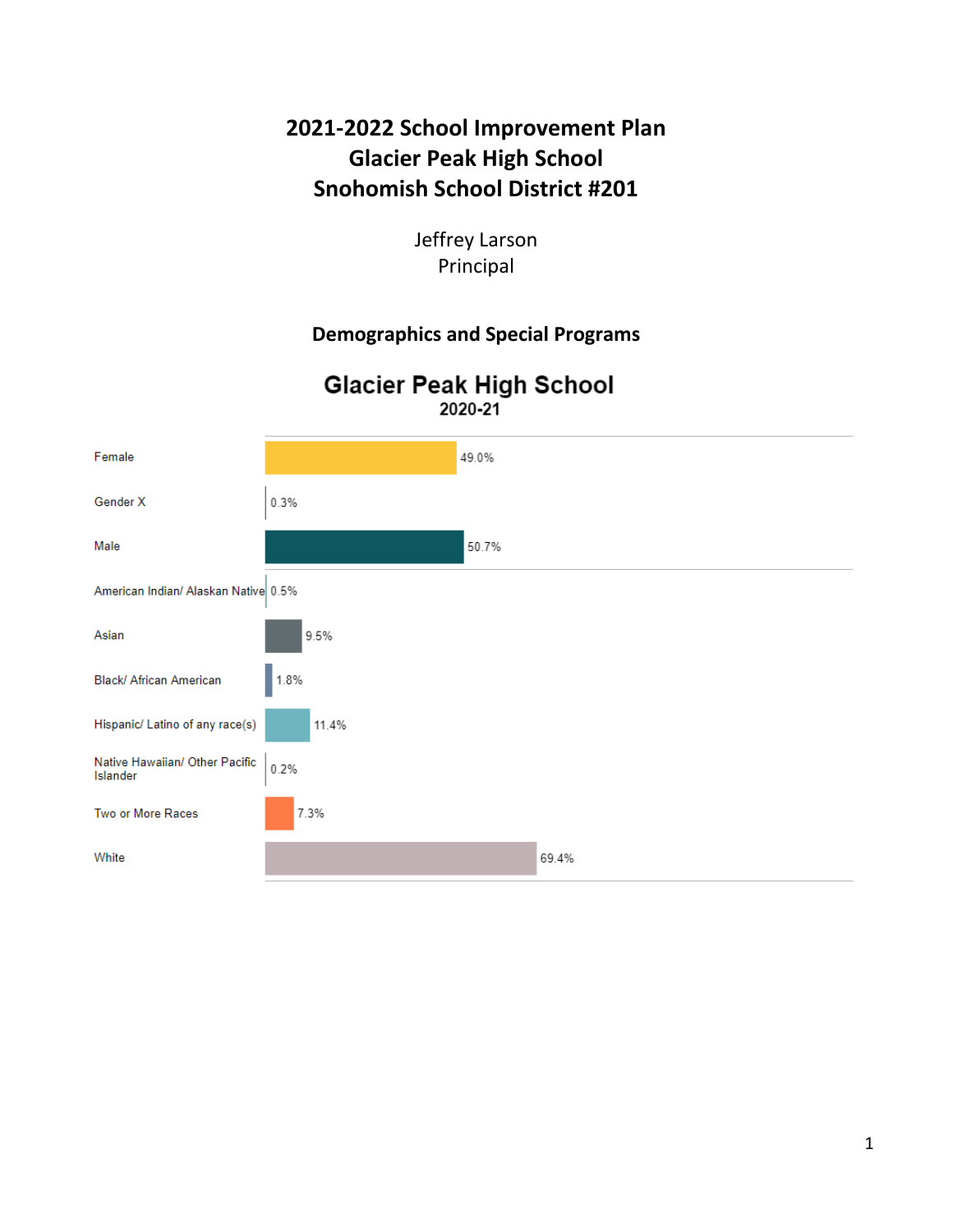# **Glacier Peak High School** 2020-21



# **Organizational Growth and Outcomes**

We continue to identify and implement opportunities to expand our effectiveness regarding the Nine Characteristics of High Performing Schools and to support professional development that is supportive of the areas of emphasis that are articulated in the criteria for effective instruction outlined and detailed, by the Danielson Framework for teacher evaluation (T-PEP) and the AWSP Evaluation Framework for administrators in the State of Washington.

|               | <b>Nine Characteristics of</b>         | <b>Eight Criteria of Teacher</b>            |
|---------------|----------------------------------------|---------------------------------------------|
|               | <b>High Performing Schools</b>         | <b>Evaluation in Washington State</b>       |
|               | <b>High Standards and Expectations</b> | (Criterion 1) Centering instruction on high |
|               | for All Students                       | expectations for student achievement        |
|               |                                        |                                             |
| $\mathcal{P}$ | Curriculum, Instruction and            | (Criterion 2) Demonstrating effective       |
|               | Assessment Aligned with State          | teaching practices                          |
|               | Standards                              |                                             |
| 3             | <b>Clear and Shared Purpose</b>        | (Criterion 3) Recognizing individual        |
|               |                                        | student learning needs and developing       |
|               |                                        | strategies to address those needs           |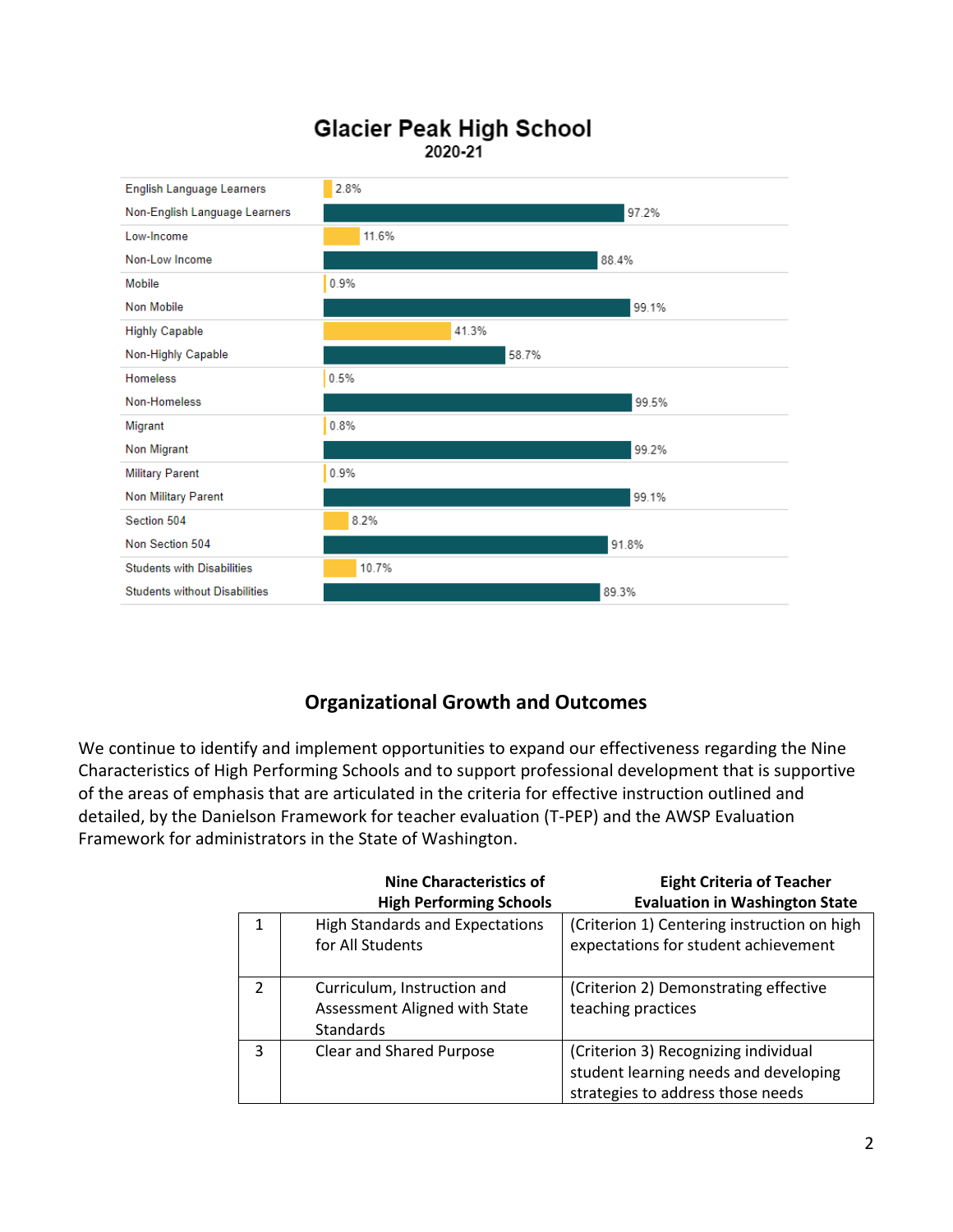| 4 | <b>Supportive Learning Environment</b>                 | (Criterion 4) Providing clear and<br>intentional focus on subject matter<br>content and curriculum          |
|---|--------------------------------------------------------|-------------------------------------------------------------------------------------------------------------|
| 5 | <b>Frequent Monitoring of Teaching</b><br>and Learning | (Criterion 5) Fostering and managing a<br>safe, positive learning environment                               |
| 6 | Family/Community Involvement                           | (Criterion 6) Using multiple student data<br>elements to modify instruction and<br>improve student learning |
| 7 | High Levels of Collaboration and<br>Communication      | (Criterion 7) Communicating and<br>collaborating with parents and school                                    |
| 8 | <b>Focused Professional</b><br>Development             | community<br>(Criterion 8) Exhibiting collaborative and                                                     |
| 9 | Effective School Leadership                            | collegial practices focusing on improving<br>instructional practice and student learning                    |

#### **Our School's Previous Goals (19-20)**

**District-Aligned Goal:** (One goal was aligned with the district's academic priorities).

**MTSS:** All teachers participated in ongoing building-wide professional development around planning to maximize the learning and achievement for all students.

**School Math Goal:** Glacier Peak High School will increase the number of sophomore students meeting standard in math to 76%, as measured by the SBA by June 2020.

#### **Building-Specific Goals:**

**Other Goals:** Glacier Peak High School will increase the number of students reporting they feel comfortable seeing their counselor to get help with personal concerns.

Glacier Peak High School planned to increase the number of students who report experiencing support with anxiety, depression, low-self-esteem, and stress management.

Glacier Peak High School planned to increase the number of students who report and name at least one adult they feel connected to at GPHS.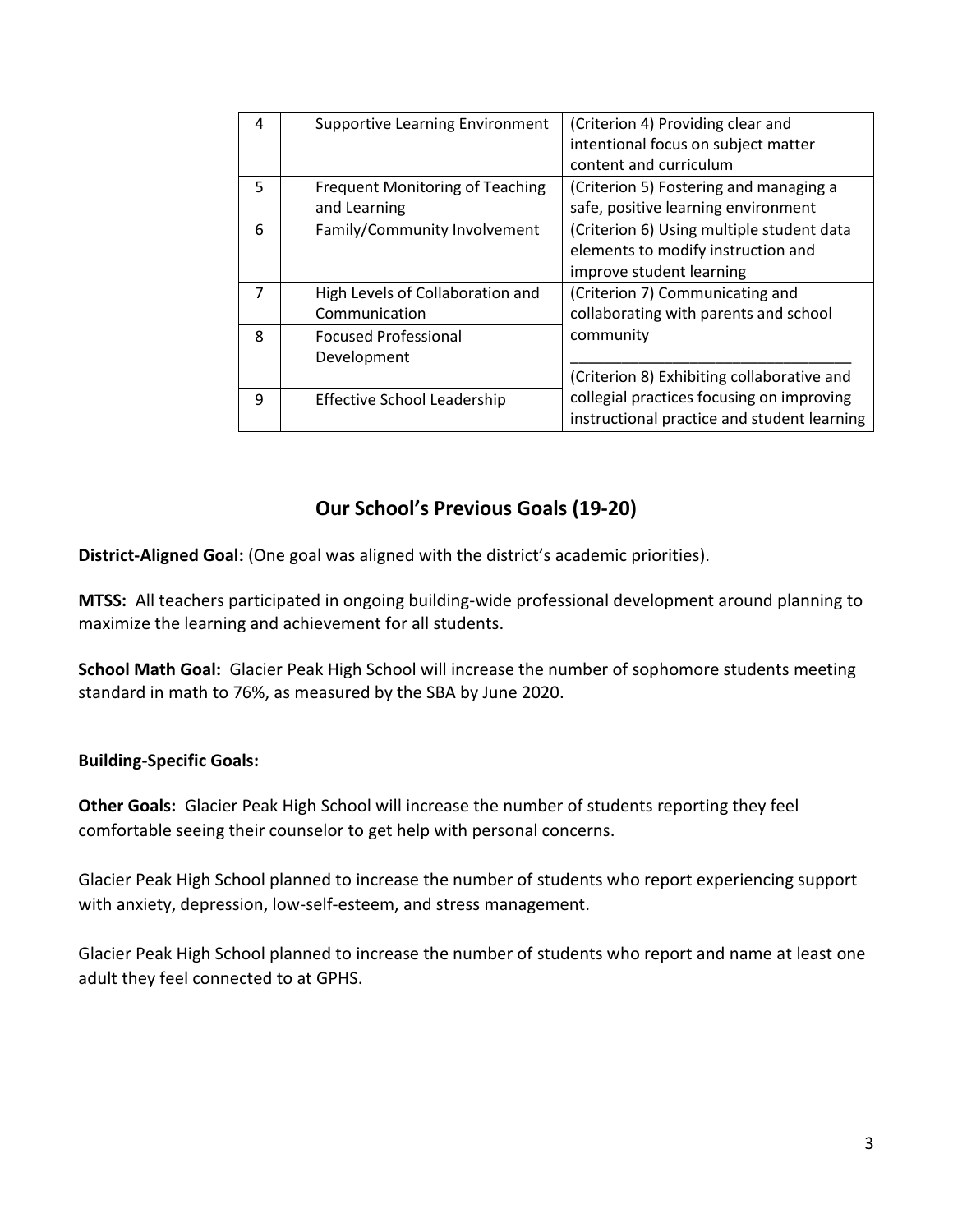## **Our School's Goals for 21-22**

**District-Aligned Goal:** (One goal will be aligned with the district's academic priorities).

The number of students who feel like they are connected to an adult at Glacier Peak will increase as measured by the Panorama survey.

#### **Building-Specific Goals:**

The number of current semester 1 F grades will be less than the number of semester 1 F grades in 2020.

#### **Student Learning Information and Data Used to Develop Goals and Monitor Progress**

#### **State tests and other data sources:**

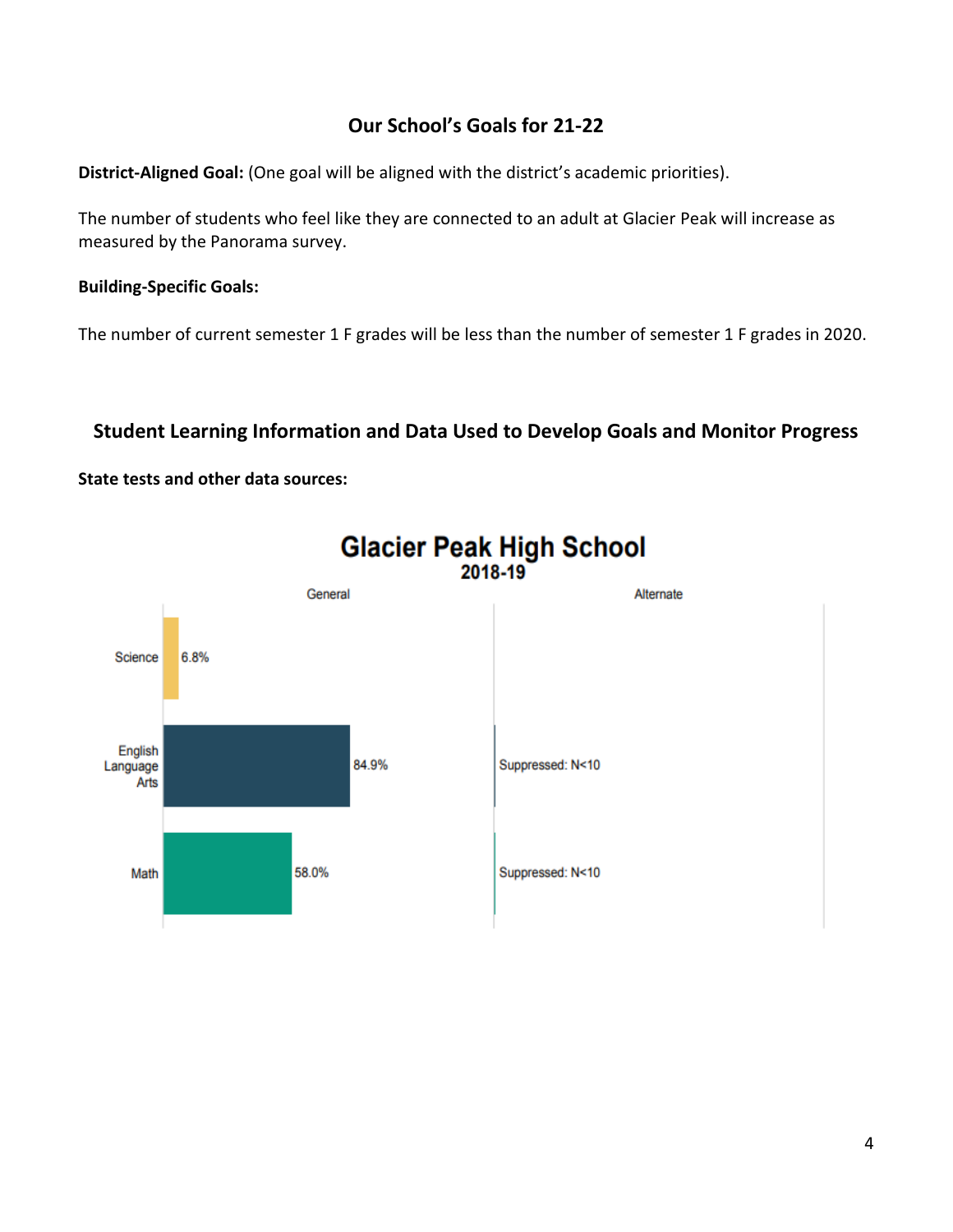## **Percent of Students Meeting Standard by Subgroup**



# Glacier Peak High School

|                                      | <b>English Language Arts</b> | Math             | Science          |
|--------------------------------------|------------------------------|------------------|------------------|
| <b>English Language Learners</b>     | Suppressed: N<10             | Suppressed: N<10 | Suppressed: N<10 |
| Non-English Language Learners        | 86.2%                        | 59.0%            | 6.9%             |
| Non-Foster Care                      | 84.9%                        | 58.0%            | 6.8%             |
| <b>Homeless</b>                      | Suppressed: N<10             | Suppressed: N<10 | Suppressed: N<10 |
| Non-Homeless                         | 85.0%                        | 58.0%            | 6.8%             |
| Low-Income                           | 60.5%                        | 44.7%            | $< 6\%$          |
| Non-Low Income                       | 87.2%                        | 59.3%            | 7.1%             |
| Migrant                              | Suppressed: N<10             | Suppressed: N<10 | Suppressed: N<10 |
| Non Migrant                          | 85.3%                        | 58.3%            | 6.8%             |
| <b>Military Parent</b>               | Suppressed: N<10             | Suppressed: N<10 | Suppressed: N<10 |
| <b>Non Military Parent</b>           | 85.0%                        | 58.3%            | 6.6%             |
| Section 504                          | 77.8%                        | 48.1%            | 10.2%            |
| Non Section 504                      | 85.9%                        | 59.4%            | 6.3%             |
| <b>Students with Disabilities</b>    | 29.5%                        | 9.1%             | $< 8\%$          |
| <b>Students without Disabilities</b> | 91.0%                        | 63.4%            | 6.9%             |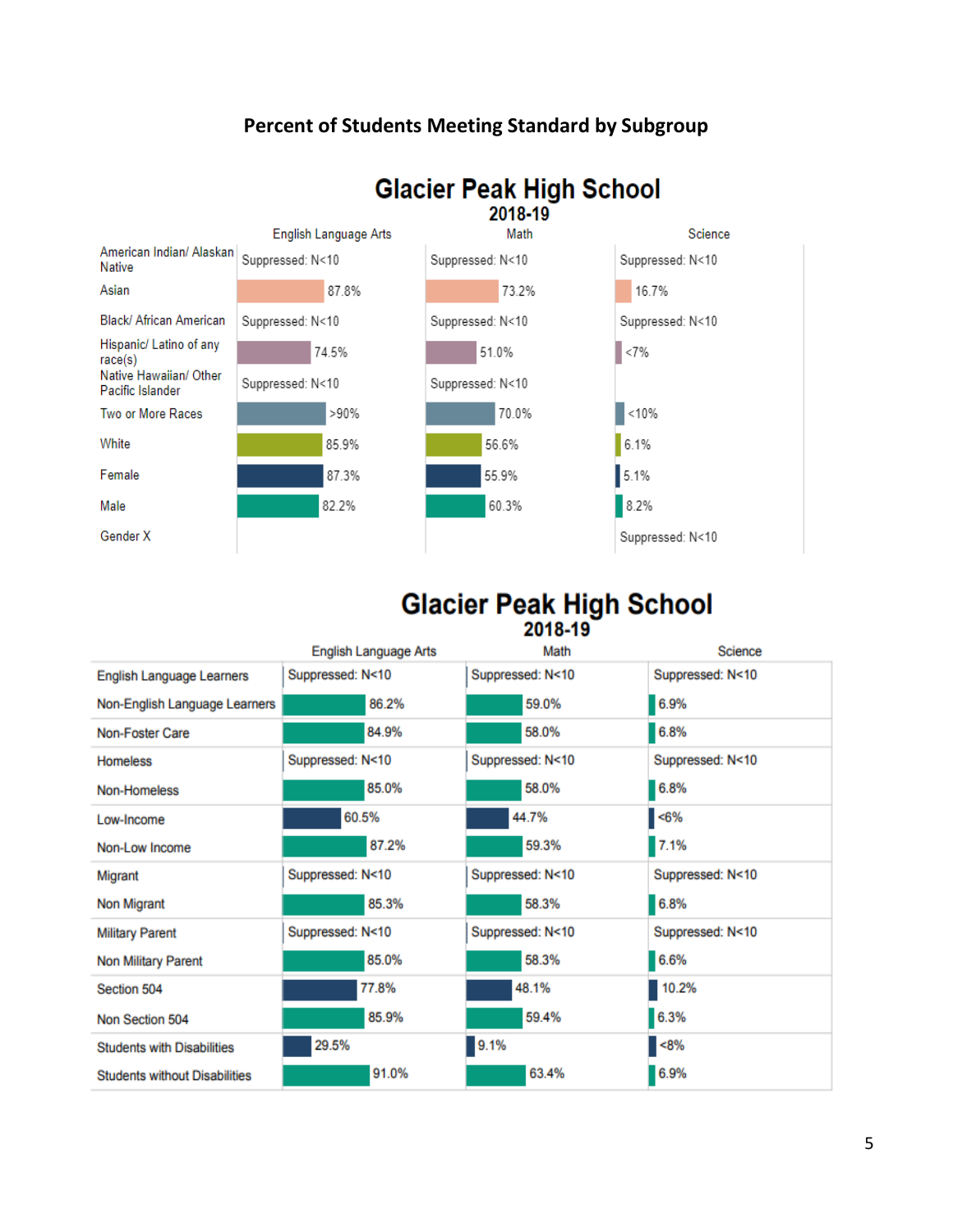#### **Other student learning information:**

#### **Technology Tools Used to Support SIP Goals**

Assessment:

- Homeroom/Data Dashboard
- Skyward
- SBA administration and preparation
- STAR
- ACT
- Student Need Assessment
- Microsoft Forms
- Panorama
- Canvas

#### Collaboration:

- CANVAS
- Microsoft 365
- Microsoft Forms

Parent engagement:

- Skyward Family Access
- Homeroom
- Canvas
- District/school websites and social media
- School Messenger/School Connects
- Email and List serve
- Zoom
- Conferences
- Guidance Team

Professional development:

- Canvas
- Microsoft 365
- Zoom
- Skyward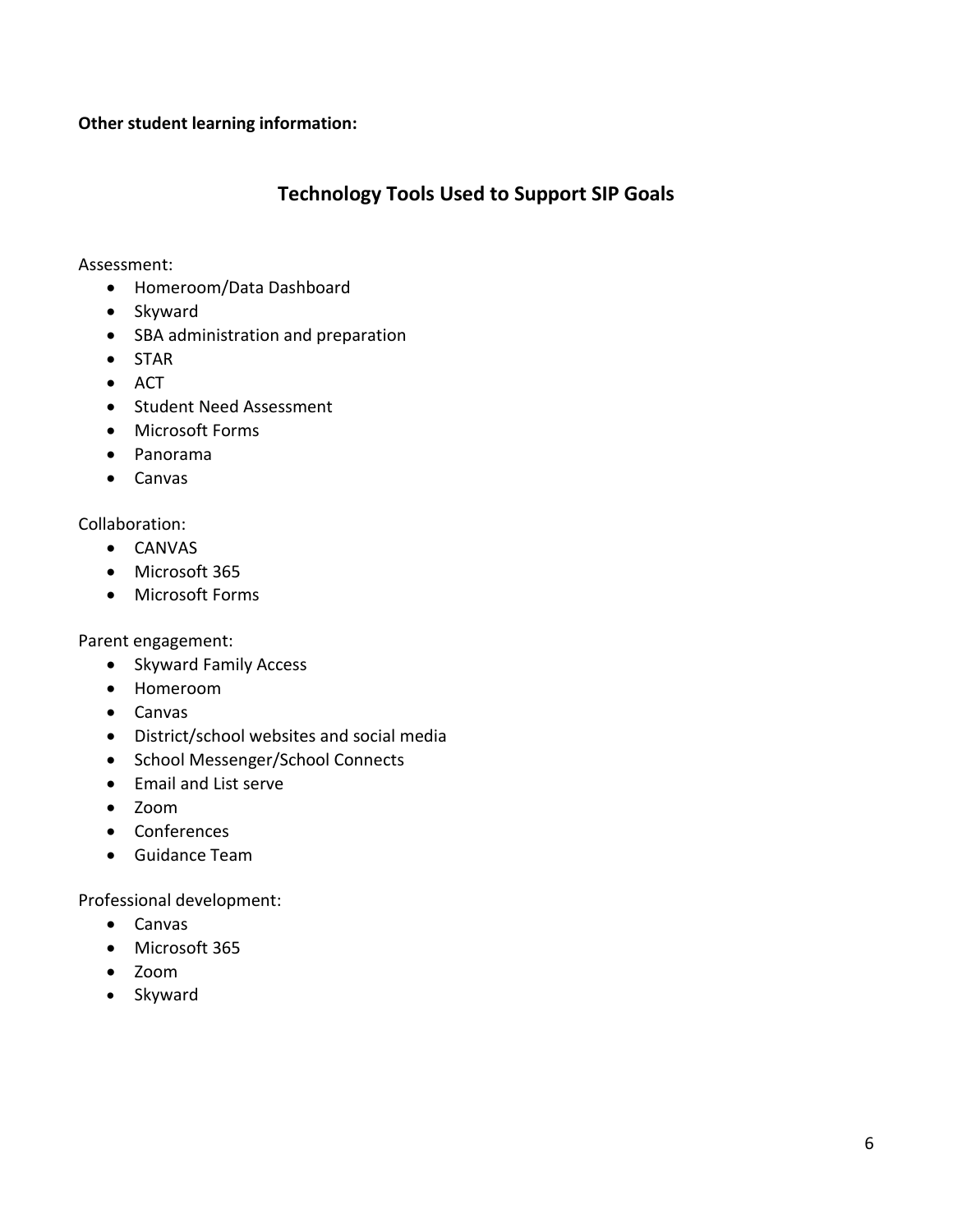#### **Action Plan**

| <b>Activities</b>                                                                               | Lead<br>Person                     | Others                                                                                                                                           | Timeline     |                | Resources we<br>will need/use                                | Our plan for<br>monitoring<br>effectiveness                                                                                                                                                                   | Character or<br>criterion<br>addressed                                                                                                                       |
|-------------------------------------------------------------------------------------------------|------------------------------------|--------------------------------------------------------------------------------------------------------------------------------------------------|--------------|----------------|--------------------------------------------------------------|---------------------------------------------------------------------------------------------------------------------------------------------------------------------------------------------------------------|--------------------------------------------------------------------------------------------------------------------------------------------------------------|
|                                                                                                 |                                    |                                                                                                                                                  | Start        | End            |                                                              |                                                                                                                                                                                                               |                                                                                                                                                              |
| Administer<br>Panorama 3 times                                                                  | Admin                              | All staff                                                                                                                                        | Fall<br>2021 | Spring<br>2022 | Laptop<br><b>Grizzly Period</b><br>Link to survey            | Using data from<br>panorama to<br>guide building<br>decisions                                                                                                                                                 | 1: Creating a<br>culture<br>2: Ensuring<br>school safety<br>3: Planning with<br>data                                                                         |
| Development of<br>Area of Focus                                                                 | Admin and<br>Departmen<br>t chairs | All staff                                                                                                                                        | Fall<br>2021 | Spring<br>2022 | Areas of Focus<br>document                                   | Refer back to<br>Areas of Focus<br>document<br>throughout the<br>school year                                                                                                                                  | 1: Creating a<br>culture<br>2: Ensuring<br>school safety<br>5: Improving<br>instruction<br>7: Engaging<br>families and<br>community<br>8: closing the<br>gap |
| Content specific<br>essential<br>standards,<br>common<br>assessments,<br>proficiency<br>mapping | Admin and<br>departmen<br>t chairs | Math<br>D.C.,<br>Science<br>D.C.,<br>English<br>D.C.,<br>Social<br><b>Studies</b><br>D.C,<br>selected<br>staff from<br>4 core<br>departme<br>nts | Fall<br>2021 | Spring<br>2022 | TLS support                                                  | All core content<br>areas have<br>completed<br>essential<br>standards for<br>each specialty<br>area, unpacked<br>all standards,<br>created<br>proficiency<br>maps, and<br>developed<br>common<br>assessments. | 4: Aligning<br>curriculum<br>5: Improving<br>instruction<br>8: Closing the<br>gap                                                                            |
| <b>GPHS student</b><br>needs assessment                                                         | Counseling<br>D.C.                 | Counsel-<br>ors,<br>admin,<br>LSS,<br>college<br>and<br>career<br>specialist                                                                     | Fall<br>2021 | Spring<br>2022 | Microsoft<br>Forms, laptop,<br><b>Grizzly Period</b><br>time | Review student<br>data to inform<br>counseling<br>program and<br>college and<br>career planning<br>services.<br>Survey students<br>again in the<br>spring.                                                    | 1: Creating a<br>culture<br>3: Planning with<br>data                                                                                                         |
| Class meetings                                                                                  | Admin                              | All<br>students                                                                                                                                  | Fall<br>2021 | Spring<br>2022 | Extended<br>Grizzly<br>Periods, Gym,                         | Review the<br>student<br>handbook and                                                                                                                                                                         | 1: Creating a<br>culture<br>2: Ensuring<br>school safety                                                                                                     |